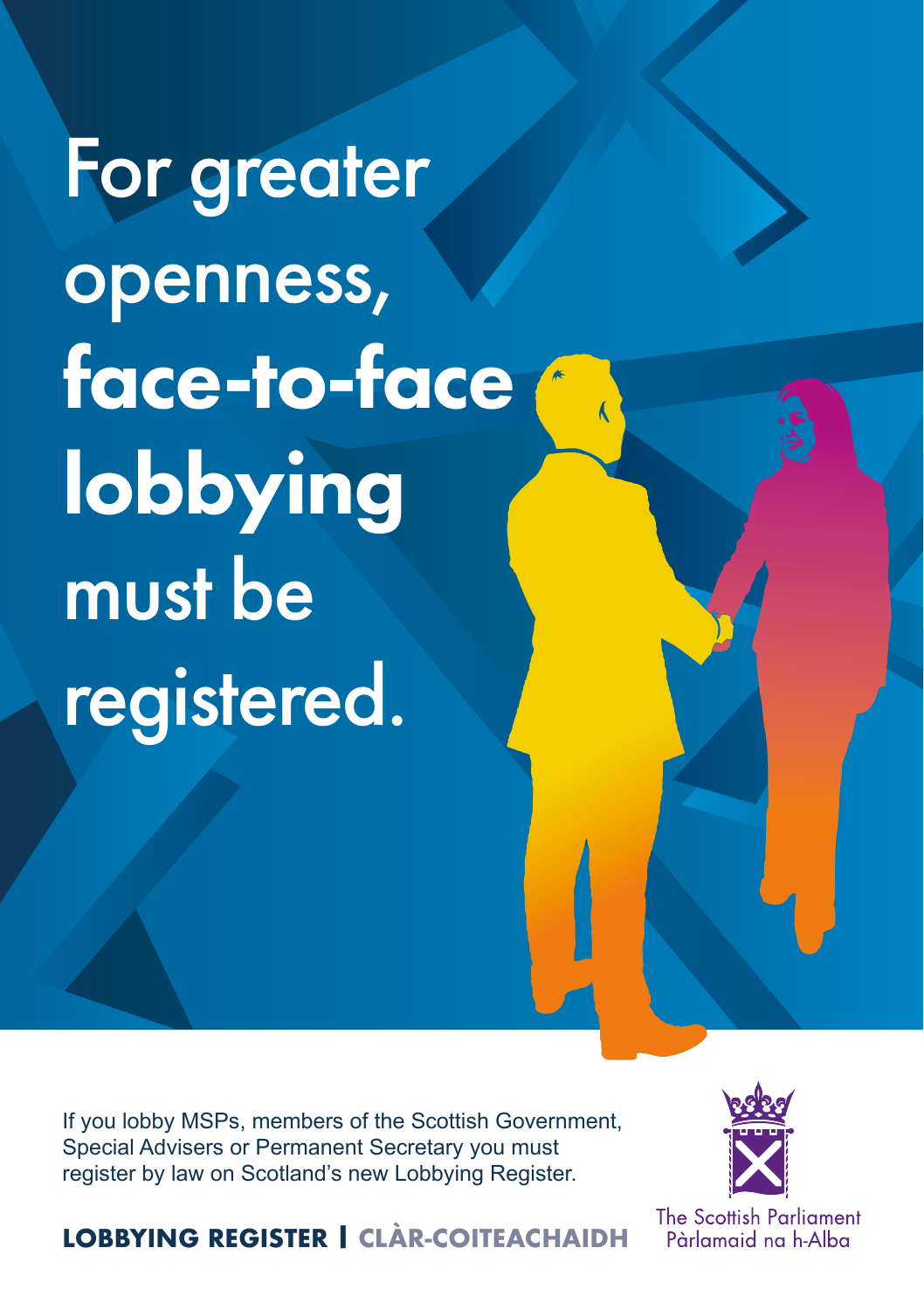## **WHAT IS LOBBYING?**

To be heard by parliament or government many people 'lobby'. It is a fundamental part of our democratic process.

It allows organisations and individuals to inform and influence decisions made by our elected representatives and policy development by our government.

Lobbying takes many different forms and can originate from individuals and interest groups; bodies representing their members or professions; charities and the voluntary sector and those who act in a professional capacity to lobby others.

## **WHAT IS "REGULATED" LOBBYING?**

Regulated lobbying is a core concept of the Lobbying (Scotland) Act 2016.

Regulated lobbying is lobbying which takes place face-to-face with MSPs, members of the Scottish Government, Special Advisers or Permanent Secretary and which relates to Scottish Government or Parliamentary functions.

Since **March 2018**, the law has required regulated lobbying to be recorded in a new Lobbying Register.

This contact could take place in any situation, not just at formal meetings. To help you understand what regulated lobbying is please check the **5 Key Steps** within this leaflet and the exemptions that may apply. That should help you to identify if you are engaged in regulated lobbying.

If you think you are, we strongly suggest you seek further information and guidance at the Lobbying Register website **www.lobbying.scot**

# **PARLIAMENTARY GUIDANCE**

Parliamentary Guidance on the operation of the Act has been produced and is intended to assist those who may lobby.

This provides comprehensive information on all aspects of the Act, setting out in greater detail which types of conversations, and with whom, would require to be registered.

In addition to the Parliamentary Guidance, a Common Scenarios guide and FAQs have also been produced and are designed to help with other practical questions and queries that potential registrants may have. All of these documents are on the Lobbying Register website.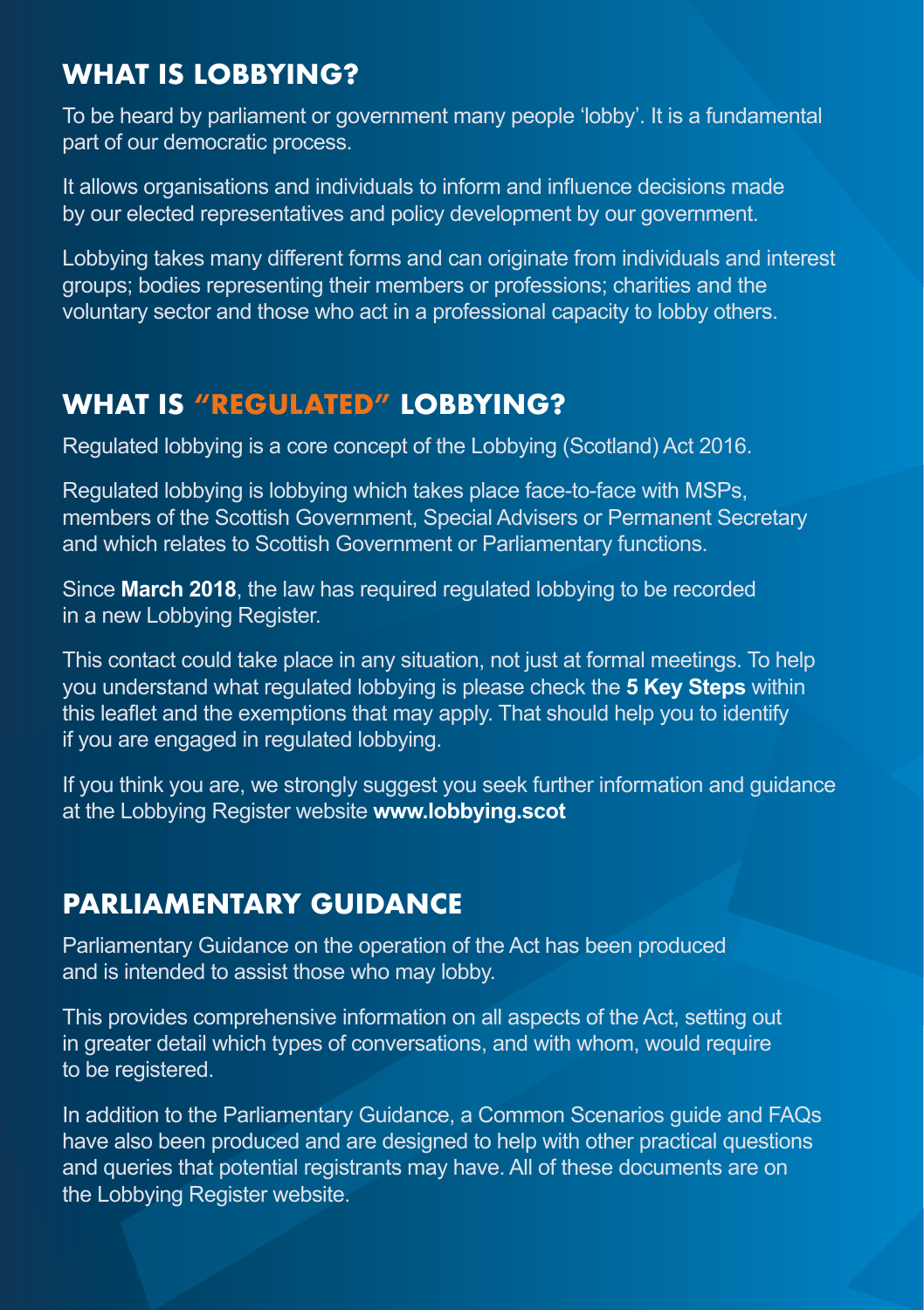#### **REGISTRATION**

The Lobbying Register team offers the following good practice guidance when registering an account for your organisation.

- There is a four part registration process: initial set-up with registrant name, email and password; confirmation email; completion of organisation details; and confirmation of account by the Lobbying Register team. You will not be able to submit Information Returns until your account is confirmed.
- Your registrant name should be the name of the company or organisation you work for or represent, not your own name (unless you lobby in an individual capacity).
- We recommend that organisations use a generic email address (such as admin@acme.com or lobbying@acme.com) to set-up their accounts, as the Act places the onus on the organisation to submit Information Returns rather than individuals. Using a generic email address will also ensure that the organisation has a continuous record of all of the Information Returns it makes and, in addition, if you are sick or leave the organisation the email and account will stay the same.

#### **INFORMATION RETURNS**

- You have up to 6 months (and two additional weeks) from the date you applied to register an account, to submit Information Returns on your regulated lobbying activity. The additional two weeks allow time for Information Returns to be submitted after the 6-month period ends. **However, you can submit Information Returns at any time during your 6-month period**.
- You will receive an email to remind you about your 6-month deadline in advance and likewise with all subsequent 6-month deadlines that will follow.
- Please note, if after 6 months you have not engaged in any regulated lobbying, you are still legally required to submit **a 'nil' Information Return** on the Lobbying Register to indicate this.
- It's important to note that if you carried out regulated lobbying before registering an account, you should register and then submit an Information Return **within 30 days** about that first occurrence or you will be in breach of the Lobbying (Scotland) Act 2016.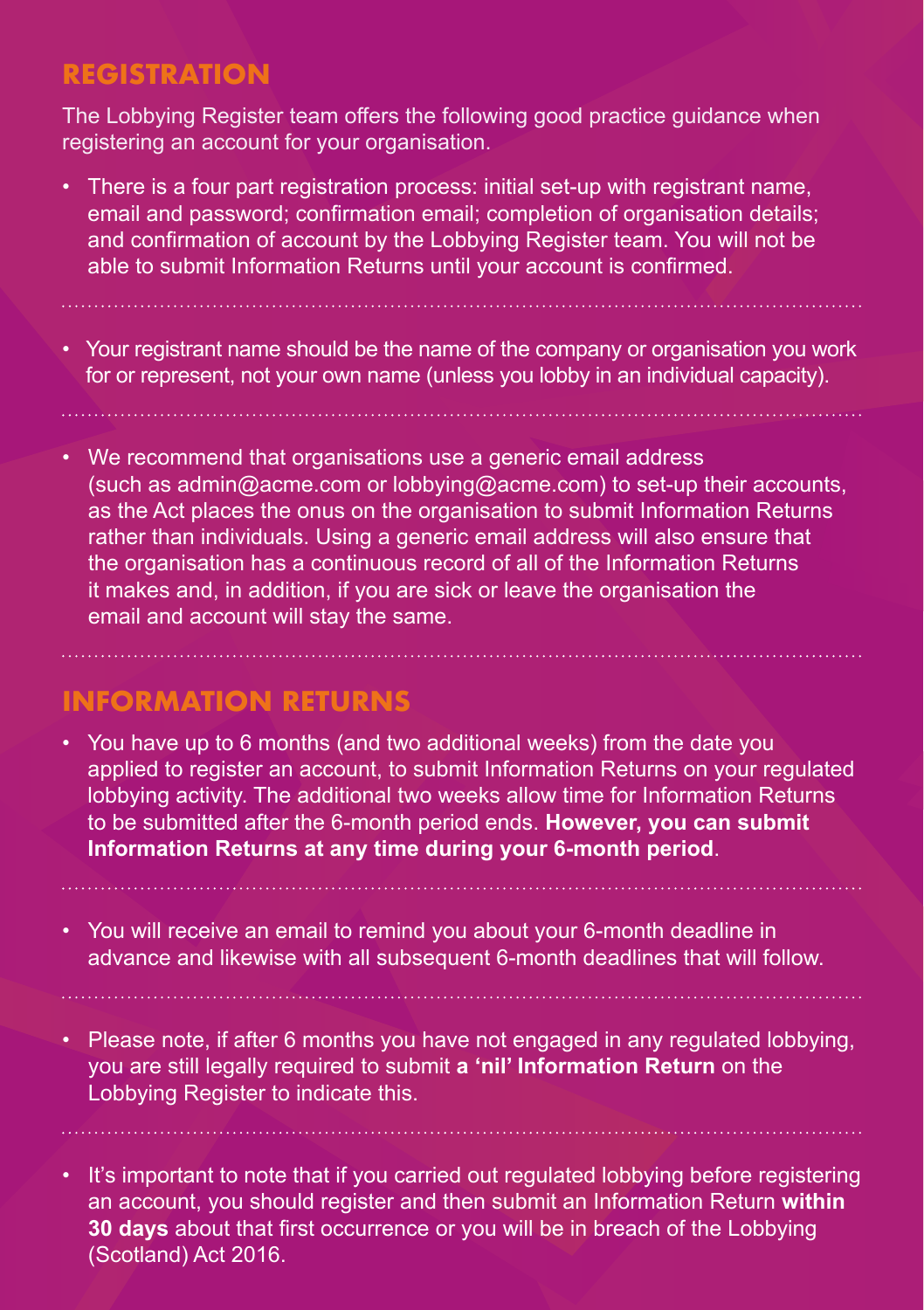# **WHAT ARE THE EXEMPTIONS WITHIN THE ACT?**

There are 13 separate exemptions in the Act's schedule. This checklist may help you.

**An exemption would apply to my face-to-face lobbying with an MSP, members of the Scottish Government, Special Advisers or Permanent Secretary because it was:**



about an issue I am raising on my own behalf

- $\vee$  with an MSP who represents the constituency or region where I live or where my company/organisation is based or ordinarily operates within
- $\times$  I am aware that if this MSP is a member of the Scottish Government, or I am communicating on behalf of a third party, then this exemption does not apply.

unpaid - directly or indirectly

- undertaken when my company/ organisation had fewer than 10 full-time employees
- $\mathsf{\times}$  I am aware that if I am communicating on behalf of a third party, or in a representative capacity, this exemption does not apply
- during formal parliamentary proceedings of the Scottish Parliament (e.g. a meeting of a parliamentary committee) or as communication required by statute or another rule of law
- in response to a request from those above (see Key Step 1)  $\blacktriangledown$ for factual information or views on a topic
- during a quorate meeting of a Cross-Party Group of the Scottish Parliament
	- for the purposes of journalism
	- discussing negotiations on terms and conditions of employment
- made by a political party
	- already exempt because my public role or the public role/functions of my organisation are listed in the Act as exempt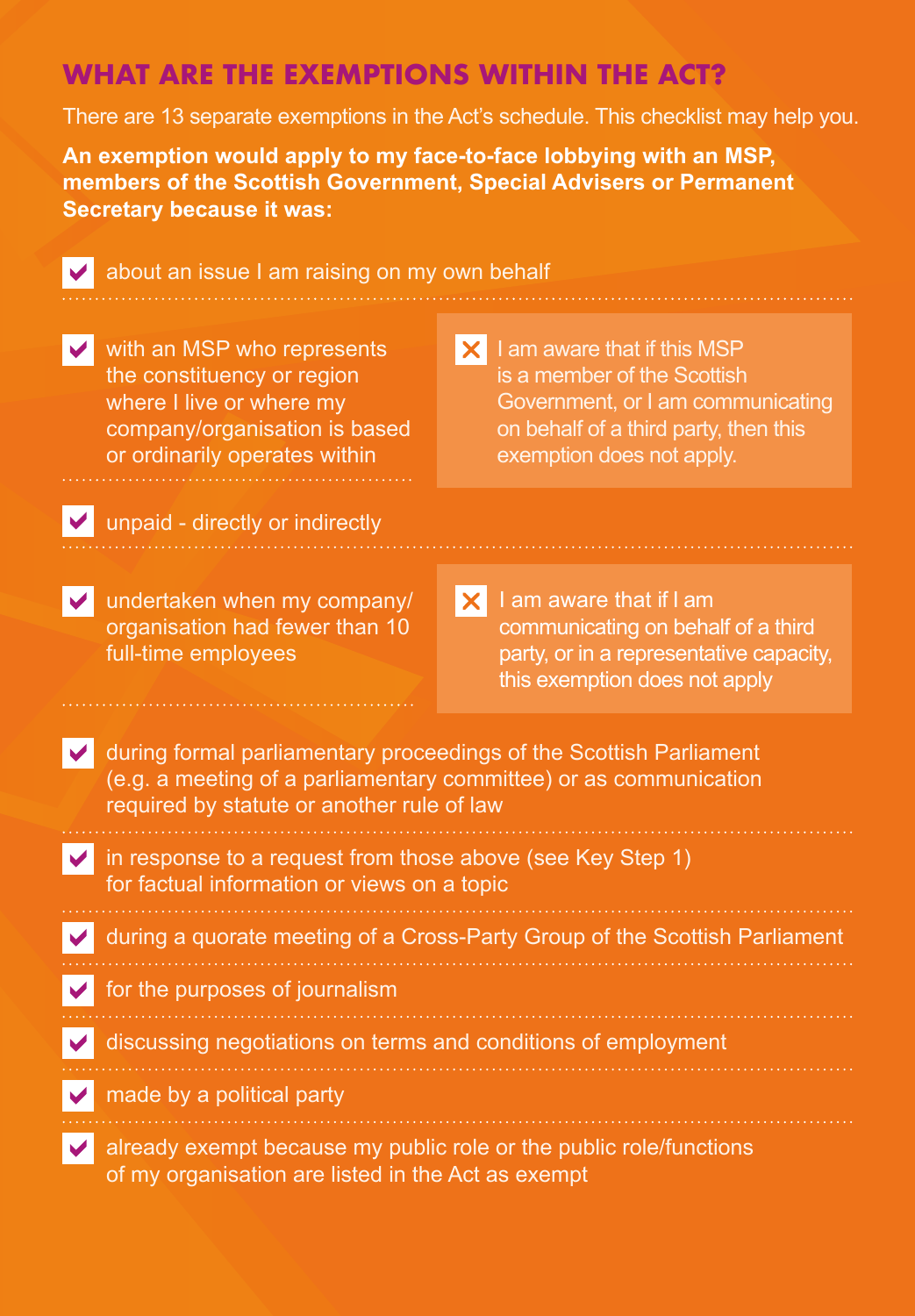# **FIVE KEY STEPS**